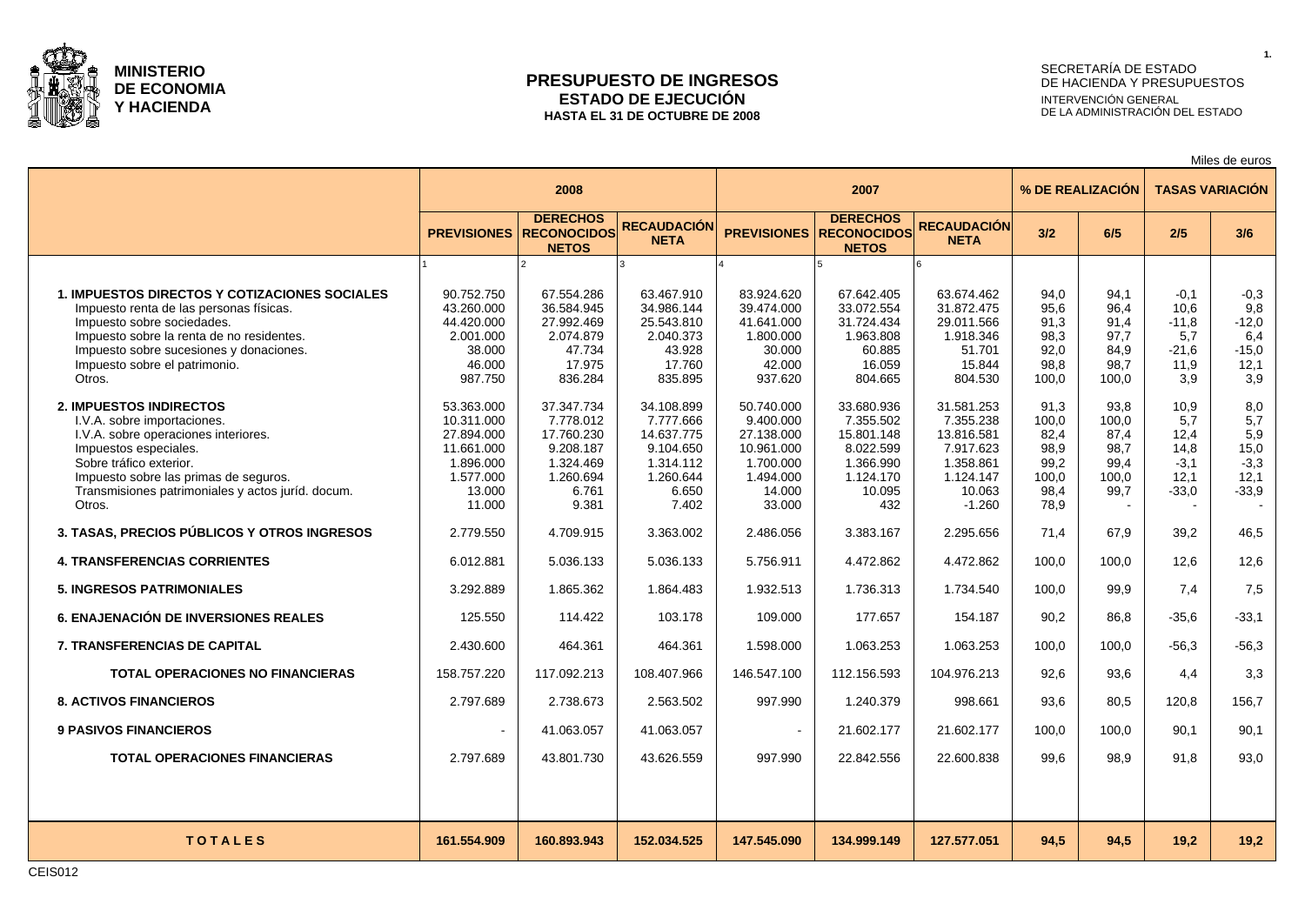

### **PRESUPUESTO DE GASTOS MODIFICACIONES DE CREDITO. SECCIONES HASTA EL 31 DE OCTUBRE DE 2008**

# SECRETARÍA DE ESTADO DE HACIENDA Y PRESUPUESTOS INTERVENCIÓN GENERAL DE LA ADMINISTRACIÓN DEL ESTADO

Miles de euros

**2.**

|                                       | <b>CREDITOS</b><br><b>INICIALES</b> | <b>EXTRAORD.</b><br><b>Y SUPLEMENT.</b> | <b>AMPLIABLES</b> | <b>TRANSFEREN.</b> | <b>INCORPORADOS</b> | <b>GENERADOS</b><br><b>POR INGRESOS</b> | <b>ANULACIONES</b><br><b>Y OTROS</b> | <b>CREDITOS</b><br><b>TOTALES</b> |
|---------------------------------------|-------------------------------------|-----------------------------------------|-------------------|--------------------|---------------------|-----------------------------------------|--------------------------------------|-----------------------------------|
|                                       |                                     |                                         |                   |                    |                     |                                         |                                      |                                   |
| CASA DE SU MAJESTAD EL REY            | 8.663                               |                                         |                   |                    |                     |                                         |                                      | 8.663                             |
| <b>CORTES GENERALES</b>               | 232.529                             |                                         |                   |                    |                     |                                         |                                      | 232.529                           |
| <b>TRIBUNAL DE CUENTAS</b>            | 57.163                              |                                         | 353               |                    |                     | 46                                      |                                      | 57.562                            |
| <b>TRIBUNAL CONSTITUCIONAL</b>        | 26.269                              |                                         |                   |                    |                     |                                         |                                      | 26.269                            |
| CONSEJO DE ESTADO                     | 11.748                              |                                         |                   |                    |                     |                                         |                                      | 11.748                            |
| DEUDA PÚBLICA                         | 51.114.511                          |                                         | 386.645           |                    |                     |                                         |                                      | 51.501.156                        |
| <b>CLASES PASIVAS</b>                 | 9.285.977                           |                                         |                   |                    |                     |                                         |                                      | 9.285.977                         |
| CONSEJO GENERAL DEL PODER JUDICIAL    | 72.867                              |                                         |                   | 384                |                     | 1.462                                   |                                      | 74.713                            |
| ASUNTOS EXTERIORES Y DE COOPERACIÓN   | 3.414.340                           |                                         | 7.602             |                    |                     | 1.027                                   |                                      | 3.422.968                         |
| <b>JUSTICIA</b>                       | 1.522.980                           |                                         | 45                | $-30.379$          |                     | 11.895                                  | -45                                  | 1.504.493                         |
| <b>DEFENSA</b>                        | 8.494.113                           | 13.778                                  | 617.056           | 15.445             | 90.028              | 428.422                                 | -8                                   | 9.658.828                         |
| ECONOMIA Y HACIENDA                   | 5.042.118                           | 10.004.395                              | 43.350            | 27.162             |                     | 141.499                                 | $-854$                               | 15.257.668                        |
| <b>INTERIOR</b>                       | 8.223.397                           | 476                                     | 227.199           | 24.568             | 1.661               | 20.838                                  |                                      | 8.498.140                         |
| <b>FOMENTO</b>                        | 12.347.391                          | 363.543                                 |                   | 4.188              |                     | 45.547                                  |                                      | 12.760.668                        |
| <b>EDUCACION Y CIENCIA</b>            | 6.710.878                           |                                         |                   | $-49$              | 359                 | 38.727                                  |                                      | 6.749.916                         |
| TRABAJO Y ASUNTOS SOCIALES            | 7.854.875                           | 253.655                                 | 30.766            | $-9.836$           | 8.804               | 16.723                                  | $-278$                               | 8.154.711                         |
| INDUSTRIA, TURISMO Y COMERCIO         | 6.912.794                           |                                         | 275               | $-15.161$          |                     | 8.759                                   | $-275$                               | 6.906.395                         |
| AGRICULTURA, PESCA Y ALIMENTACIÓN     | 1.939.635                           | 44.050                                  | 550               | $-5.266$           |                     | 8.389                                   | $-550$                               | 1.986.808                         |
| ADMINISTRACIONES PÚBLICAS             | 653.087                             | 29.467                                  | 295               | $-1$               | 28.556              | 25.006                                  |                                      | 736.411                           |
| <b>MEDIO AMBIENTE</b>                 | 2.905.844                           | 194.820                                 |                   | $-14.312$          |                     | 9.773                                   |                                      | 3.096.122                         |
| <b>CULTURA</b>                        | 837.308                             |                                         | 2.223             | $-216$             |                     | 2.757                                   |                                      | 842.069                           |
| <b>PRESIDENCIA</b>                    | 285.638                             |                                         |                   | 4.949              | 439                 | 176                                     |                                      | 291.201                           |
| SANIDAD Y CONSUMO                     | 1.003.053                           | 115.237                                 | 664               | $-7.739$           | 10.392              | 59.292                                  |                                      | 1.180.896                         |
| <b>VIVIENDA</b>                       | 1.382.618                           | 2.351                                   | 90.010            |                    | 4.539               | 5.106                                   | $-90.010$                            | 1.394.614                         |
| <b>GASTOS DE DIVERSOS MINISTERIOS</b> | 2.231.534                           |                                         | 30.967            | $-35.966$          |                     |                                         | $-2.832$                             | 2.223.703                         |
| <b>ENTES TERRITORIALES</b>            | 52.437.366                          |                                         | 1.655.012         | 42.224             |                     |                                         |                                      | 54.134.602                        |
| FONDOS DE COMPENSACIÓN INTERTERRIT.   | 1.337.981                           |                                         |                   |                    | 349.839             |                                         |                                      | 1.687.820                         |
| RELACIONES FINANCIERAS CON LA U. E    | 12.423.100                          |                                         |                   |                    |                     |                                         |                                      | 12.423.100                        |
| FONDO DE CONTINGENCIA                 | 3.051.214                           |                                         |                   |                    |                     |                                         | $-2.301.519$                         | 749.694                           |
| <b>TOTALES</b>                        | 201.820.991                         | 11.021.772                              | 3.093.012         | $-5$               | 494.617             | 825.444                                 | $-2.396.371$                         | 214.859.444                       |

ECGM26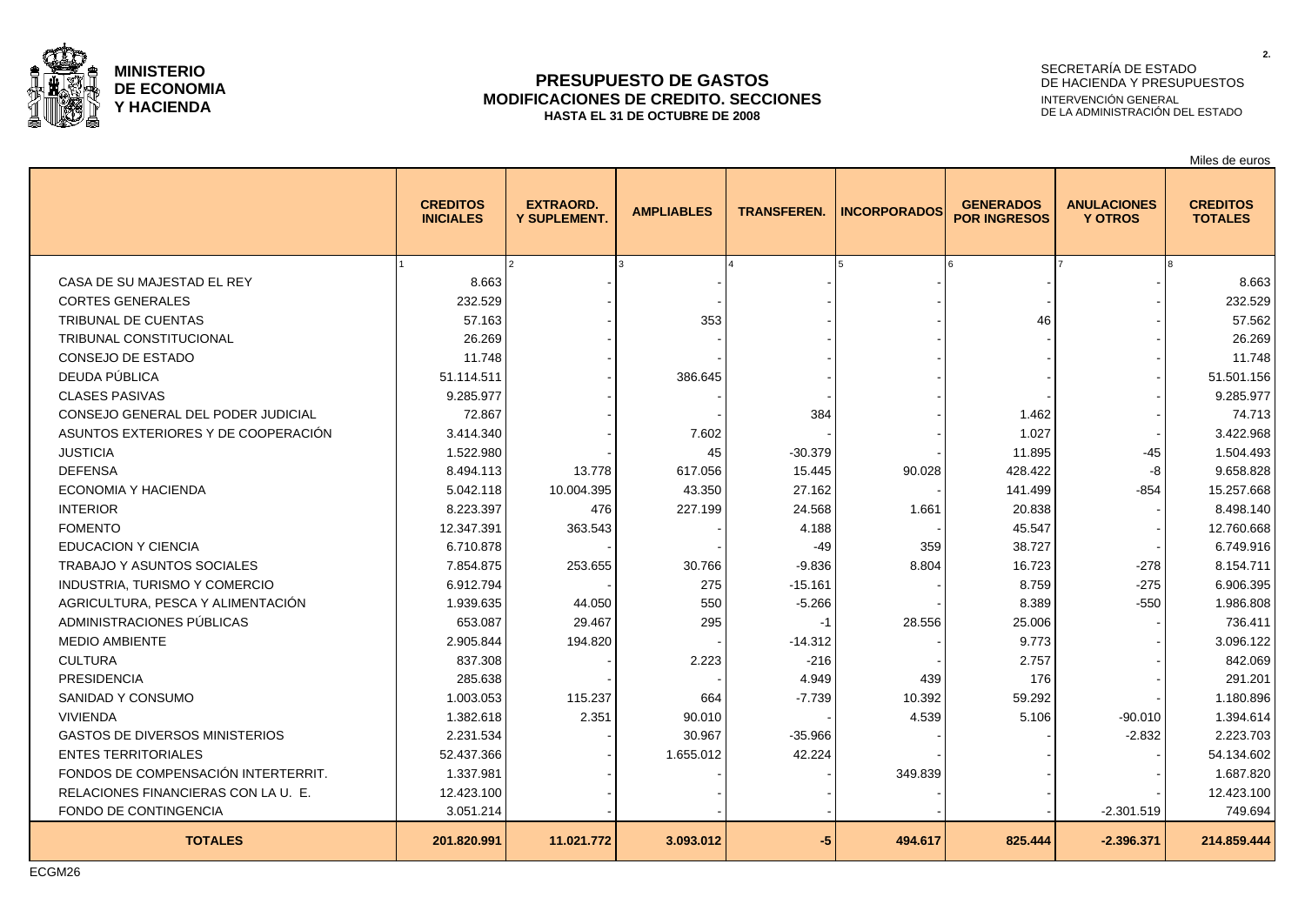

### **PRESUPUESTO DE GASTOS MODIFICACIONES DE CREDITO. CAPITULOS HASTA EL 31 DE OCTUBRE DE 2008**

# SECRETARÍA DE ESTADO DE HACIENDA Y PRESUPUESTOS INTERVENCIÓN GENERAL DE LA ADMINISTRACIÓN DEL ESTADO

|                                                 |                                     |                                         |                   |                    |                     |                                         |                                      | Miles de euros                    |
|-------------------------------------------------|-------------------------------------|-----------------------------------------|-------------------|--------------------|---------------------|-----------------------------------------|--------------------------------------|-----------------------------------|
|                                                 | <b>CREDITOS</b><br><b>INICIALES</b> | <b>EXTRAORD.</b><br><b>Y SUPLEMENT.</b> | <b>AMPLIABLES</b> | <b>TRANSFEREN.</b> | <b>INCORPORADOS</b> | <b>GENERADOS</b><br><b>POR INGRESOS</b> | <b>ANULACIONES</b><br><b>Y OTROS</b> | <b>CREDITOS</b><br><b>TOTALES</b> |
|                                                 |                                     |                                         |                   |                    |                     |                                         |                                      |                                   |
| 1. GASTOS DE PERSONAL                           | 25.377.467                          | 476                                     | 35.956            | $-71.323$          | 9.779               | 59.079                                  | $-4.852$                             | 25.406.586                        |
| 2. GASTOS CORRIENTES EN BIENES Y SERVICIOS      | 3.563.249                           |                                         | 616.349           | 64.707             | 10.431              | 190.504                                 |                                      | 4.445.215                         |
| 3. GASTOS FINANCIEROS                           | 16.631.098                          | 5.973                                   | 41.212            | $-3.819$           |                     |                                         |                                      | 16.674.464                        |
| 4. TRANSFERENCIAS CORRIENTES                    | 83.371.962                          | 387.065                                 | 1.920.427         | 3.044              | 2.551               | 147.891                                 |                                      | 85.832.948                        |
| <b>TOTAL OPERACIONES CORRIENTES</b>             | 128.943.776                         | 393.514                                 | 2.613.944         | $-7.391$           | 22.761              | 397.474                                 | $-4.852$                             | 132.359.213                       |
| 5. FONDO DE CONTINGENCIA Y OTROS IMPREVISTOS    | 3.099.910                           |                                         |                   | $-14.102$          |                     |                                         | $-2.301.519$                         | 784.288                           |
| TOTAL FONDO DE CONTINGENCIA Y OTROS IMPREVISTOS | 3.099.910                           |                                         |                   | $-14.102$          |                     |                                         | $-2.301.519$                         | 784.288                           |
| 6. INVERSIONES REALES                           | 10.588.275                          | 66.901                                  | 2.223             | $-18.610$          | 96.720              | 332.305                                 |                                      | 11.067.814                        |
| 7. TRANSFERENCIAS DE CAPITAL                    | 9.699.144                           | 561.357                                 | 90.200            | 39.793             | 375.136             | 89.640                                  | $-90.000$                            | 10.765.266                        |
| TOTAL OPERACIONES DE CAPITAL                    | 20.287.419                          | 628.258                                 | 92.423            | 21.183             | 471.856             | 421.945                                 | $-90.000$                            | 21.833.080                        |
| <b>TOTAL OPERACIONES NO FINANCIERAS</b>         | 152.331.105                         | 1.021.772                               | 2.706.367         | $-310$             | 494.617             | 819.419                                 | $-2.396.371$                         | 154.976.581                       |
| 8. ACTIVOS FINANCIEROS                          | 14.981.282                          | 10.000.000                              |                   | 305                |                     | 6.025                                   |                                      | 24.987.614                        |
| 9. PASIVOS FINANCIEROS                          | 34.508.604                          |                                         | 386.645           |                    |                     |                                         |                                      | 34.895.249                        |
| <b>TOTAL OPERACIONES FINANCIERAS</b>            | 49.489.886                          | 10.000.000                              | 386.645           | 305                |                     | 6.025                                   |                                      | 59.882.863                        |
| <b>TOTALES</b>                                  | 201.820.991                         | 11.021.772                              | 3.093.012         | $-5$               | 494.617             | 825.444                                 | $-2.396.371$                         | 214.859.444                       |

ECGM25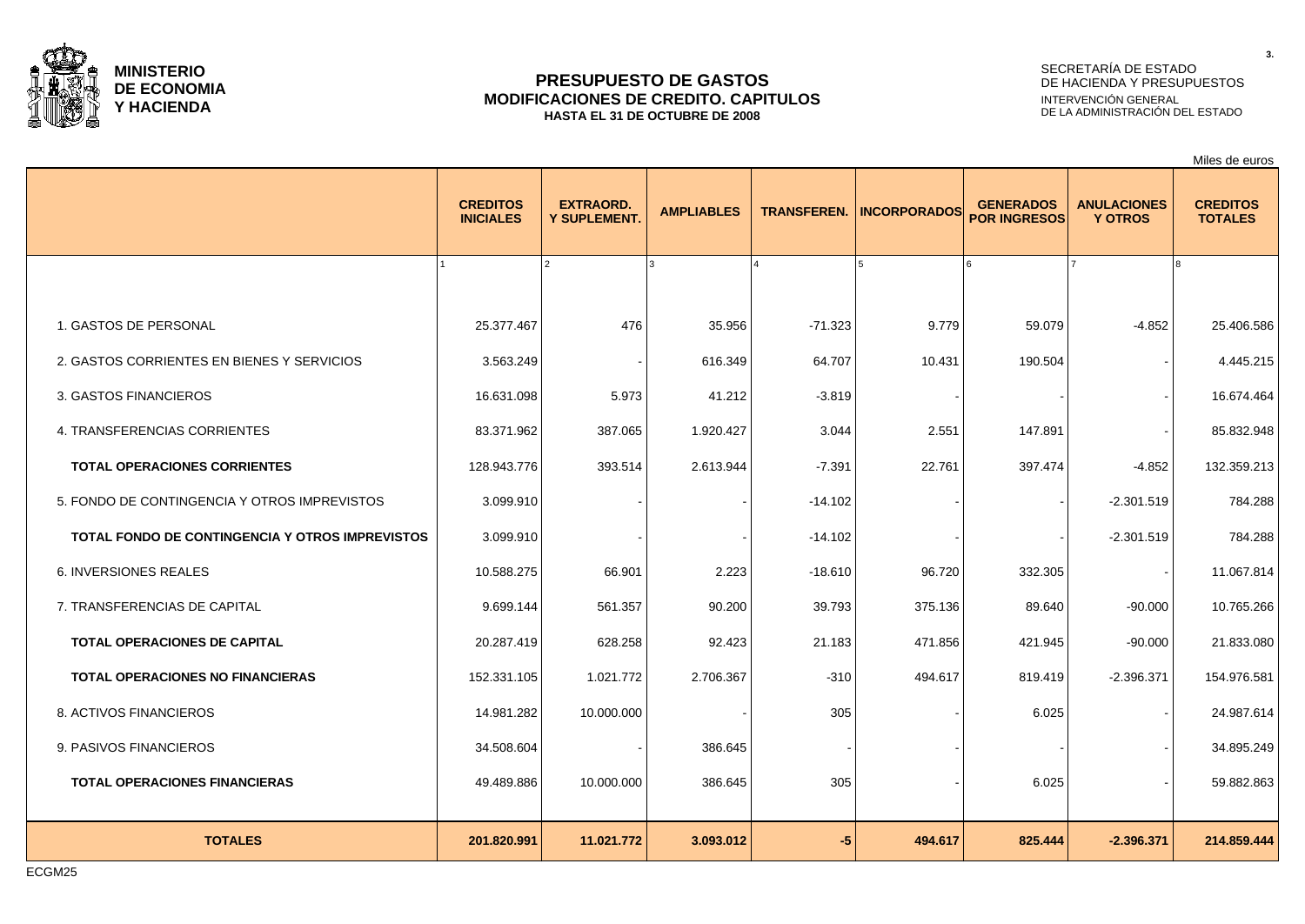

#### **PRESUPUESTO DE GASTOS ESTADO DE EJECUCIÓN. SECCIONES HASTA EL 31 DE OCTUBRE DE 2008**

# SECRETARÍA DE ESTADO DE HACIENDA Y PRESUPUESTOS INTERVENCIÓN GENERAL DE LA ADMINISTRACIÓN DEL ESTADO

|                                       | 2008                              |                    |                                      | 2007                              |                                   |                    |                                      | % DE REALIZACIÓN                  |       |       |       |       | <b>TASAS DE</b><br><b>VARIACIÓN</b> |         |         |
|---------------------------------------|-----------------------------------|--------------------|--------------------------------------|-----------------------------------|-----------------------------------|--------------------|--------------------------------------|-----------------------------------|-------|-------|-------|-------|-------------------------------------|---------|---------|
|                                       | <b>CREDITOS</b><br><b>TOTALES</b> | <b>COMPROMISOS</b> | <b>OBLIGAC.</b><br><b>RECONOCID.</b> | <b>PAGOS</b><br><b>REALIZADOS</b> | <b>CREDITOS</b><br><b>TOTALES</b> | <b>COMPROMISOS</b> | <b>OBLIGAC.</b><br><b>RECONOCID.</b> | <b>PAGOS</b><br><b>REALIZADOS</b> | 3/1   | 4/3   | 7/5   | 8/7   | 1/5                                 | 3/7     | 4/8     |
|                                       |                                   | $\mathcal{P}$      |                                      |                                   |                                   | l 6                |                                      | lя                                |       |       |       |       |                                     |         |         |
| CASA DE SU MAJESTAD EL REY            | 8.663                             | 8.663              | 8.663                                | 8.663                             | 8.290                             | 8.290              | 8.290                                | 8.290                             | 100.0 | 100.0 | 100.0 | 100.0 | 4,5                                 | 4,5     | 4,5     |
| <b>CORTES GENERALES</b>               | 232.529                           | 232.529            | 232.529                              | 232.529                           | 218.310                           | 218.310            | 218.310                              | 218.310                           | 100,0 | 100,0 | 100,0 | 100,0 | 6,5                                 | 6,5     | 6,5     |
| <b>TRIBUNAL DE CUENTAS</b>            | 57.562                            | 43.965             | 42.910                               | 42.884                            | 54.905                            | 41.120             | 40.086                               | 40.061                            | 74,5  | 99,9  | 73,0  | 99,9  | 4,8                                 | 7,0     | 7,0     |
| <b>TRIBUNAL CONSTITUCIONAL</b>        | 26.269                            | 17.075             | 15.722                               | 15.624                            | 25.330                            | 16.481             | 15.505                               | 15.134                            | 59,9  | 99,4  | 61,2  | 97,6  | 3,7                                 | 1.4     | 3,2     |
| CONSEJO DE ESTADO                     | 11.748                            | 6.948              | 6.641                                | 6.641                             | 11.425                            | 7.100              | 6.875                                | 6.829                             | 56,5  | 100,0 | 60,2  | 99,3  | 2,8                                 | $-3,4$  | $-2,8$  |
| DEUDA PÚBLICA                         | 51.501.156                        | 50.863.024         | 49.473.650                           | 48.684.863                        | 50.418.002                        | 49.451.887         | 46.380.237                           | 45.315.773                        | 96,1  | 98,4  | 92,0  | 97,7  | 2,1                                 | 6,7     | 7,4     |
| <b>CLASES PASIVAS</b>                 | 9.285.977                         | 9.285.977          | 7.456.546                            | 7.456.470                         | 8.727.024                         | 8.727.024          | 6.940.218                            | 6.940.097                         | 80,3  | 100,0 | 79,5  | 100,0 | 6,4                                 | 7,4     | 7,4     |
| CONSEJO GENERAL DEL PODER JUDICIAL    | 74.713                            | 47.589             | 40.890                               | 40.181                            | 70.700                            | 44.827             | 37.675                               | 37.035                            | 54,7  | 98,3  | 53,3  | 98,3  | 5,7                                 | 8,5     | 8,5     |
| ASUNTOS EXTERIORES Y DE COOPERACIÓN   | 3.422.968                         | 1.830.870          | 1.802.937                            | 1.311.766                         | 2.276.954                         | 1.659.988          | 1.641.318                            | 1.639.635                         | 52,7  | 72,8  | 72,1  | 99,9  | 50,3                                | 9,8     | $-20,0$ |
| <b>JUSTICIA</b>                       | 1.504.493                         | 1.419.387          | 1.148.942                            | 1.131.666                         | 1.429.433                         | 1.350.642          | 1.077.214                            | 1.068.388                         | 76,4  | 98,5  | 75,4  | 99,2  | 5,3                                 | 6,7     | 5,9     |
| <b>DEFENSA</b>                        | 9.658.828                         | 7.677.426          | 6.396.030                            | 6.283.329                         | 9.289.270                         | 7.122.364          | 6.022.362                            | 5.907.404                         | 66,2  | 98,2  | 64.8  | 98.1  | 4,0                                 | 6,2     | 6,4     |
| ECONOMIA Y HACIENDA                   | 15.257.668                        | 4.616.601          | 4.049.034                            | 3.758.831                         | 4.847.707                         | 4.308.349          | 3.752.730                            | 3.731.967                         | 26,5  | 92,8  | 77,4  | 99,4  | 214.7                               | 7,9     | 0,7     |
| <b>INTERIOR</b>                       | 8.498.140                         | 6.430.181          | 5.932.600                            | 5.882.897                         | 7.783.739                         | 5.983.390          | 5.504.300                            | 5.461.555                         | 69,8  | 99,2  | 70,7  | 99,2  | 9,2                                 | 7,8     | 7,7     |
| <b>FOMENTO</b>                        | 12.760.668                        | 11.621.755         | 9.781.286                            | 6.300.740                         | 11.654.610                        | 9.136.307          | 6.542.091                            | 6.467.334                         | 76,7  | 64,4  | 56,1  | 98,9  | 9,5                                 | 49,5    | $-2,6$  |
| <b>EDUCACION Y CIENCIA</b>            | 6.749.916                         | 3.465.159          | 3.066.806                            | 2.415.137                         | 5.727.738                         | 3.342.946          | 2.819.746                            | 2.704.848                         | 45,4  | 78,8  | 49,2  | 95,9  | 17,8                                | 8,8     | $-10,7$ |
| <b>TRABAJO Y ASUNTOS SOCIALES</b>     | 8.154.711                         | 7.124.340          | 6.838.757                            | 6.669.678                         | 7.258.834                         | 6.047.805          | 5.877.576                            | 5.812.523                         | 83,9  | 97,5  | 81.0  | 98.9  | 12,3                                | 16.4    | 14.7    |
| <b>INDUSTRIA, TURISMO Y COMERCIO</b>  | 6.906.395                         | 4.503.494          | 3.045.284                            | 2.738.896                         | 7.037.986                         | 5.087.343          | 4.138.336                            | 3.940.375                         | 44.1  | 89,9  | 58,8  | 95,2  | $-1,9$                              | $-26.4$ | $-30,5$ |
| AGRICULTURA, PESCA Y ALIMENTACIÓN     | 1.986.808                         | 1.472.445          | 1.163.334                            | 1.004.945                         | 1.946.433                         | 1.365.682          | 1.086.691                            | 1.048.713                         | 58,6  | 86,4  | 55,8  | 96,5  | 2,1                                 | 7.1     | $-4,2$  |
| ADMINISTRACIONES PUBLICAS             | 736.411                           | 620.846            | 445.327                              | 424.566                           | 704.879                           | 566.248            | 414.986                              | 411.817                           | 60,5  | 95,3  | 58,9  | 99,2  | 4,5                                 | 7,3     | 3,1     |
| <b>MEDIO AMBIENTE</b>                 | 3.096.122                         | 2.176.904          | 1.416.232                            | 1.260.343                         | 2.645.119                         | 1.829.970          | 1.188.315                            | 1.156.237                         | 45,7  | 89,0  | 44,9  | 97,3  | 17,1                                | 19.2    | 9,0     |
| <b>CULTURA</b>                        | 842.069                           | 771.226            | 607.531                              | 412.362                           | 755.013                           | 687.162            | 558.290                              | 555.792                           | 72,1  | 67,9  | 73,9  | 99.6  | 11,5                                | 8.8     | $-25,8$ |
| <b>PRESIDENCIA</b>                    | 291.201                           | 260.736            | 231.085                              | 180.195                           | 278.927                           | 250.702            | 218.447                              | 217.197                           | 79,4  | 78,0  | 78,3  | 99.4  | 4,4                                 | 5.8     | $-17.0$ |
| SANIDAD Y CONSUMO                     | 1.180.896                         | 989.388            | 854.844                              | 596.036                           | 971.310                           | 848.978            | 687.224                              | 684.022                           | 72,4  | 69,7  | 70,8  | 99,5  | 21,6                                | 24.4    | $-12,9$ |
| <b>VIVIENDA</b>                       | 1.394.614                         | 667.483            | 613.444                              | 585.738                           | 1.265.545                         | 635.808            | 590.725                              | 544.260                           | 44,0  | 95,5  | 46,7  | 92,1  | 10,2                                | 3,8     | 7,6     |
| <b>GASTOS DE DIVERSOS MINISTERIOS</b> | 2.223.703                         | 1.874.381          | 1.548.263                            | 1.389.857                         | 2.186.469                         | 1.790.290          | 1.500.502                            | 1.495.806                         | 69,6  | 89,8  | 68,6  | 99,7  | 1,7                                 | 3,2     | $-7,1$  |
| <b>ENTES TERRITORIALES</b>            | 54.134.602                        | 53.802.033         | 45.754.787                           | 45.752.245                        | 49.588.299                        | 48.498.052         | 40.890.015                           | 40.890.015                        | 84,5  | 100,0 | 82,5  | 100,0 | 9,2                                 | 11,9    | 11,9    |
| FONDOS DE COMPENSACIÓN INTERTERRIT.   | 1.687.820                         | 894.437            | 894.437                              | 533.223                           | 1.532.073                         | 455.427            | 455.427                              | 455.427                           | 53.0  | 59.6  | 29.7  | 100.0 | 10,2                                | 96.4    | 17,1    |
| RELACIONES FINANCIERAS CON LA U. E.   | 12.423.100                        | 8.673.336          | 8.673.336                            | 8.673.336                         | 11.654.150                        | 8.126.899          | 8.126.899                            | 8.126.899                         | 69,8  | 100,0 | 69,7  | 100,0 | 6,6                                 | 6,7     | 6,7     |
| FONDO DE CONTINGENCIA                 | 749.694                           |                    |                                      |                                   | 1.206.777                         |                    |                                      |                                   |       |       |       |       | $-37,9$                             |         |         |
| <b>TOTALES</b>                        | 214.859.444                       | 181.398.198        | 161.541.847                          | 153.793.641                       | 191.575.251                       | 167.609.391        | 146.740.390                          | 144.901.743                       | 75,2  | 95,2  | 76,6  | 98,7  | 12,2                                | 10,1    | 6,1     |

ECGS007

Miles de euros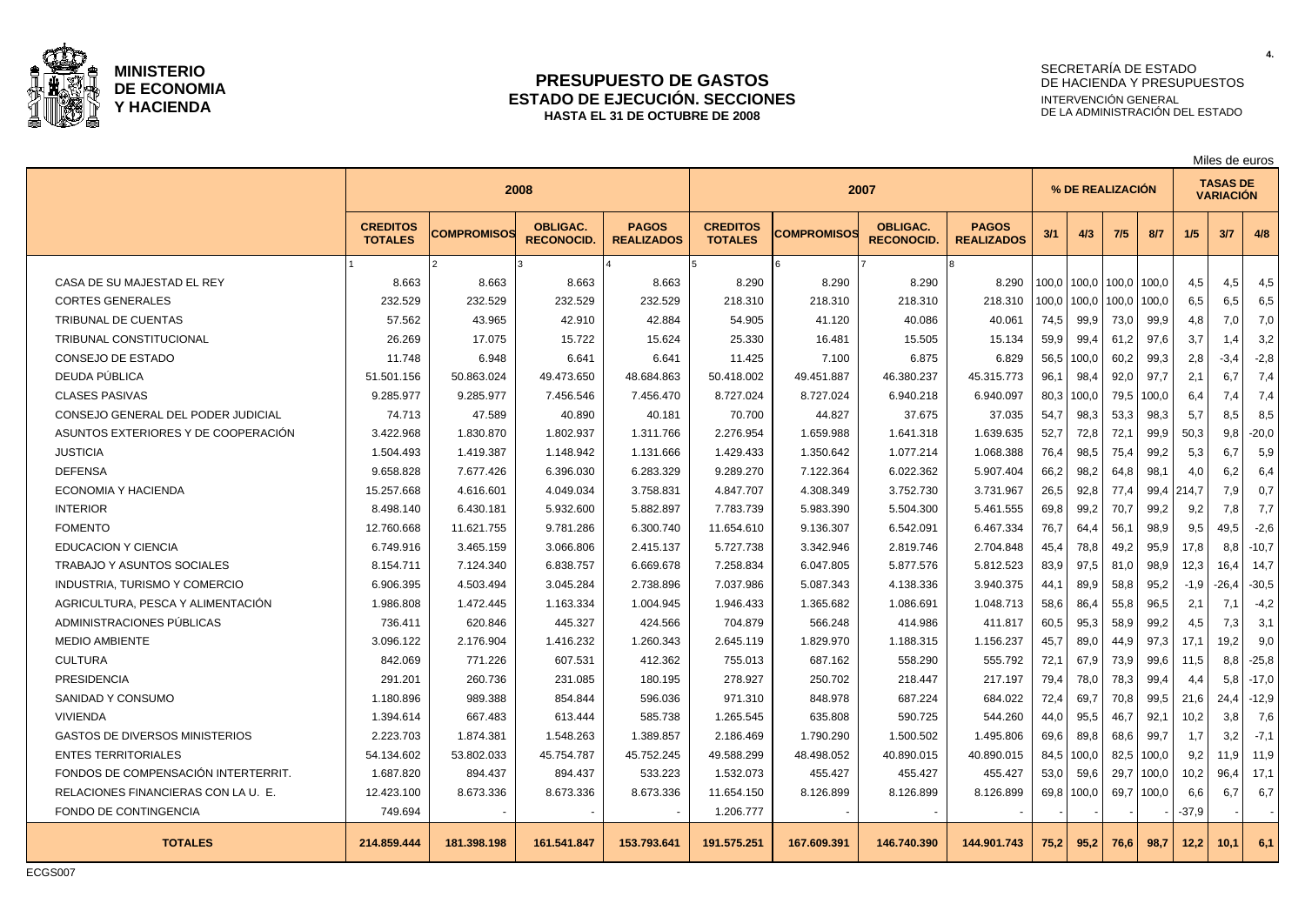

### **PRESUPUESTO DE GASTOS ESTADO DE EJECUCIÓN. CAPÍTULOS HASTA EL 31 DE OCTUBRE DE 2008**

# SECRETARÍA DE ESTADO DE HACIENDA Y PRESUPUESTOS INTERVENCIÓN GENERAL DE LA ADMINISTRACIÓN DEL ESTADO

Miles de euros

|                                            | 2008                              |                    |                                      | 2007                              |                                   |                    |                                     | % DE REALIZACIÓN                  |      |                           |           | <b>TASAS DE</b><br><b>VARIACIÓN</b> |                           |      |                |
|--------------------------------------------|-----------------------------------|--------------------|--------------------------------------|-----------------------------------|-----------------------------------|--------------------|-------------------------------------|-----------------------------------|------|---------------------------|-----------|-------------------------------------|---------------------------|------|----------------|
|                                            | <b>CREDITOS</b><br><b>TOTALES</b> | <b>COMPROMISOS</b> | <b>OBLIGAC.</b><br><b>RECONOCID.</b> | <b>PAGOS</b><br><b>REALIZADOS</b> | <b>CREDITOS</b><br><b>TOTALES</b> | <b>COMPROMISOS</b> | <b>OBLIGAC.</b><br><b>RECONOCID</b> | <b>PAGOS</b><br><b>REALIZADOS</b> | 3/1  | 4/3                       | 7/5       | 8/7                                 | 1/5                       | 3/7  | 4/8            |
|                                            |                                   |                    |                                      |                                   |                                   |                    |                                     |                                   |      |                           |           |                                     |                           |      |                |
| 1. GASTOS DE PERSONAL                      | 25.406.586                        | 22.159.560         | 19.918.390                           | 19.768.863                        | 23.748.912                        | 20.803.804         | 18.636.729                          | 18.632.966                        | 78,4 | 99,2   78,5   100,0       |           |                                     | 7,0                       | 6.91 | 6,1            |
| 2. GASTOS CORRIENTES EN BIENES Y SERVICIOS | 4.445.215                         | 3.594.658          | 2.778.584                            | 2.687.644                         | 4.395.713                         | 3.425.803          | 2.576.941                           | 2.503.889                         | 62,5 | 96,7                      |           | 58,6 97,2                           | 1,1                       | 7,8  | 7,3            |
| 3. GASTOS FINANCIEROS                      | 16.674.464                        | 16.024.132         | 15.604.919                           | 15.530.163                        | 15.966.113                        | 14.992.272         | 14.290.688                          | 14.163.516                        | 93,6 | 99,5                      | 89,5 99,1 |                                     | 4,4                       | 9,2  | 9,6            |
| 4. TRANSFERENCIAS CORRIENTES               | 85.832.948                        | 78.241.163         | 69.089.489                           | 67.125.893                        | 78.880.037                        | 70.943.647         | 62.303.264                          | 62.108.848                        |      | 80.5 97.2 79.0 99.7       |           |                                     | 8,8                       | 10.9 | 8,1            |
| <b>TOTAL OPERACIONES CORRIENTES</b>        | 132.359.213                       | 120.019.513        | 107.391.382                          | 105.112.563                       | 122.990.775                       | 110.165.526        | 97.807.622                          | 97.409.219                        |      | 81,1 97,9 79,5 99,6       |           |                                     | 7,6                       | 9,8  | 7,9            |
| 5. FDO. DE CONTINGENCIA Y OTROS IMPREV.    | 784.288                           |                    |                                      |                                   | 1.285.713                         |                    |                                     |                                   |      |                           |           |                                     | -39,0                     |      | $\blacksquare$ |
| TOTAL FDO. CONTINGENCIA Y OTROS IMPREV.    | 784.288                           |                    |                                      |                                   | 1.285.713                         |                    |                                     |                                   |      |                           |           |                                     | -39.0                     |      | $\sim$         |
| <b>6. INVERSIONES REALES</b>               | 11.067.814                        | 9.560.507          | 6.052.523                            | 5.795.319                         | 10.552.722                        | 8.814.098          | 5.333.587                           | 5.185.059                         | 54,7 | 95.8 50.5 97.2            |           |                                     | 4,9                       |      | $13,5$ 11,8    |
| 7. TRANSFERENCIAS DE CAPITAL               | 10.765.266                        | 7.432.501          | 6.044.401                            | 4.478.305                         | 10.129.820                        | 6.916.180          | 5.674.079                           | 5.386.279                         |      | 56,1   74,1   56,0   94,9 |           |                                     | 6,3                       |      | $6,5$ -16,9    |
| <b>TOTAL OPERACIONES DE CAPITAL</b>        | 21.833.080                        | 16.993.008         | 12.096.924                           | 10.273.624                        | 20.682.542                        | 15.730.278         | 11.007.666                          | 10.571.338                        | 55,4 | 84,9 53,2 96,0            |           |                                     | 5,6                       | 9.9  | $-2,8$         |
| <b>TOTAL OPERACIONES NO FINANCIERAS</b>    | 154.976.581                       | 137.012.521        | 119.488.306                          | 115.386.187                       | 144.959.030                       | 125.895.804        | 108.815.288                         | 107.980.557                       | 77,1 | 96,6                      | 75,1      | 99,2                                | 6,9                       | 9,8  | 6,9            |
| 8. ACTIVOS FINANCIEROS                     | 24.987.614                        | 9.495.359          | 8.133.430                            | 5.201.986                         | 12.117.124                        | 7.222.432          | 5.804.562                           | 5.739.165                         |      |                           |           |                                     | 32.5 64.0 47.9 98.9 106.2 | 40.1 | $-9,4$         |
| 9. PASIVOS FINANCIEROS                     | 34.895.249                        | 34.890.318         | 33.920.111                           | 33.205.468                        | 34.499.097                        | 34.491.155         | 32.120.540                          | 31.182.021                        |      | $97,2$ 97,9 93,1 97,1     |           |                                     | 1,1                       | 5.6  | 6,5            |
| <b>TOTAL OPERACIONES FINANCIERAS</b>       | 59.882.863                        | 44.385.677         | 42.053.541                           | 38.407.454                        | 46.616.221                        | 41.713.587         | 37.925.102                          | 36.921.186                        |      |                           |           |                                     | 70,2 91,3 81,4 97,4 28,5  | 10.9 | 4,0            |
| <b>TOTALES</b>                             | 214.859.444                       | 181.398.198        | 161.541.847                          | 153.793.641                       | 191.575.251                       | 167.609.391        | 146.740.390                         | 144.901.743                       | 75,2 | 95,2                      |           |                                     | $76,6$ 98,7 12,2          | 10.1 | 6,1            |

ECGS006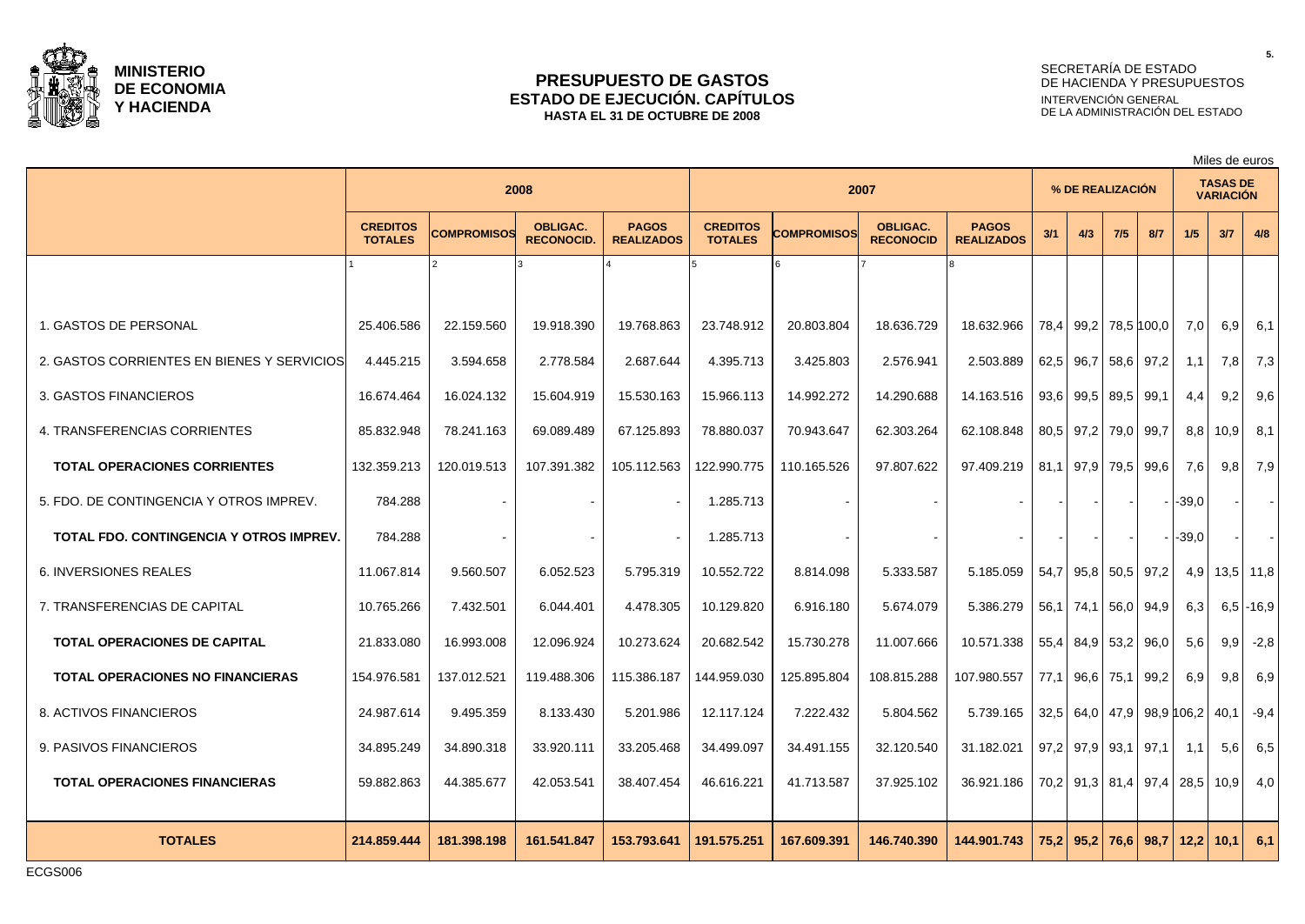

### **PRESUPUESTO DE GASTOS EJECUCIÓN CAPÍTULO 6: INVERSIONES REALES. SECCIONES HASTA EL 31 DE OCTUBRE DE 2008**

#### SECRETARÍA DE ESTADO DE HACIENDA Y PRESUPUESTOS INTERVENCIÓN GENERAL DE LA ADMINISTRACIÓN DEL ESTADO

**<sup>2008</sup> <sup>2007</sup> % DE REALIZACIÓN TASAS DE VARIACIÓN CREDITOS TOTALES COMPROMISOS OBLIGACIONES RECONOCIDAS PAGOS REALIZADOS CREDITOS TOTALES COMPROMISOS OBLIGACIONES RECONOCIDAS PAGOS REALIZADOS % 2/1 % 3/1 % 4/3 % 6/5 % 7/5 % 8/7 1/5 3/7 4/8** 1 2 3 4 5 6 7 8 CASA DE SU MAJESTAD EL REY CORTES GENERALES | 5.272 | 5.272 | 5.272 | 5.272 | 9.230 | 9.230 | 9.230 | 9.230 |100,0 |100,0 |100,0 |100,0 |100,0 |100,0 |100,0 |100,0 | -42,9 | -42,9 | -42,9 TRIBUNAL DE CUENTAS 1.940 | 1.512 | 975 | 2.289 | 1.439 | 880 | 879 |77,9 |50,3 |99,9 | 62,9 | 38,4 | 99,9 | -15,2 | 10,8 | 10,8 | 10,8 TRIBUNAL CONSTITUCIONAL 1.379 936 420 378 1.874 1.101 804 561 67,9 30,5 90,0 58,8 42,9 69,8 -26,4 -47,8 -32,6 CONSEJO DE ESTADO | 390 | 169 | 37 | 37 | 390 | 225 | 164 | 162 | 43,3 | 9,5 |100,0 | 57,7 | 42,1 | 98,8 | - | -77,4 | -77,2 DEUDA PÚBLICA - - - - - - - - - - - - - - - - - CLASES PASIVAS - | - | - | - | - | - | - | - | -| -| -| -| -| -| -| - | -CONSEJO GENERAL DEL PODER JUDICIAL | 5.576 | 3.373 | 1.325 | 1.273 | 5.973 | 3.187 | 868 | 835 | 60,5 | 23,8 | 96,1 | 53,4 | 14,5 | 96,2 | -6,6 | 52,6 | 52,5 ASUNTOS EXTERIORES Y DE COOPERACIÓN  $\begin{array}{ccc} 50.099 & 38.036 & 30.132 & 30.132 & 29.584 & 47.062 & 35.648 & 31.463 & 31.229 & 75.9 & 60.1 & 98.2 & 75.7 & 66.9 & 99.3 & 6.5 & -4.2 & -5.3 & -4.2 & -5.3 & -4.2 & -5.3 & -4.2 & -5.3 & -5.3 & -5.3 & -5.3 & -5.3 & -5.3 &$ JUSTICIA 112.016 | 90.255 | 47.447 | 36.675 | 89.430 | 78.237 | 35.232 | 29.101 |80,6 |42,4 |77,3 |87,5 |39,4 |82,6 |25,3 |34,7 |26,0 | 26,0 | 35.232 | 29.101 | 20.6 | 42,4 | 77,3 | 87,5 | 39,4 | 82,6 | 25,3 | 34,7 | 26,0 DEFENSA 2.439.459 2.102.598 1.208.861 1.174.691 2.448.549 1.813.893 1.109.955 1.036.820 86,2 49,6 97,2 74,1 45,3 93,4 -0,4 8,9 13,3 ECONOMIA Y HACIENDA | 89.069 | 74.683 | 42.122 | 39.450 | 83.130 | 71.759 | 29.749 | 28.992 | 83,8 | 47,3 | 93,7 | 86,3 | 35,8 | 97,5 | 7,1 | 41,6 | 36,1 INTERIOR 508.366 419.060 185.839 174.303 485.624 384.892 143.654 136.347 82,4 36,6 93,8 79,3 29,6 94,9 4,7 29,4 27,8 FOMENTO 5.468.261 4.955.041 3.513.359 3.347.116 5.266.249 4.662.315 3.027.870 2.984.680 90,6 64,3 95,3 88,5 57,5 98,6 3,8 16,0 12,1 EDUCACION Y CIENCIA | 43.386 | 27.721 | 14.373 | 14.033 | 43.513 | 27.100 | 15.772 | 15.672 | 63,9 | 33,1 | 97,6 | 62,3 | 36,2 | 99,4 | -0,3 | -8,9 | -10,5 TRABAJO Y ASUNTOS SOCIALES 38.280 | 30.323 | 20.050 | 19.522 | 35.382 | 20.942 | 12.493 | 11.882 |79.2 |52.4 |97.4 |59.2 |35.3 |95.1 |8.2 |60.5 |64.3 INDUSTRIA, TURISMO Y COMERCIO 105.640 63.619 24.360 23.887 138.595 121.733 79.317 79.094 60,2 23,1 98,1 87,8 57,2 99,7 -23,8 -69,3 -69,8 AGRICULTURA, PESCA Y ALIMENTACIÓN | 363.603 | 281.376 | 160.050 | 153.051 | 309.208 | 271.454 | 132.056 | 130.410 | 77,4 | 44.0 | 95.6 | 87.8 | 42.7 | 98.8 | 17.6 | 21.2 | 17.4 ADMINISTRACIONES PÚBLICAS | 82.907 | 55.680 | 16.034 | 15.754 | 61.233 | 44.548 | 13.457 | 12.811 | 67.2 | 19.3 | 98.3 | 72.8 | 22.0 | 95.2 | 35.4 | 19.1 | 23.0 MEDIO AMBIENTE 1.488.383 | 1.210.589 | 697.442 | 676.151 | 1.285.500 | 1.101.265 | 616.513 | 607.803 | 81,3 | 46,9 | 96,9 | 85,7 | 48,0 | 98,6 | 15,8 | 13,1 | 11,2 CULTURA 51.578 | 22.412 | 22.287 | 69.044 | 48.077 | 21.505 | 21.135 | 68,4 | 29,7 | 99,4 | 69,6 | 31,1 | 98,3 | 9,2 | 4,2 | 5,5 PRESIDENCIA 13.383 10.627 6.553 6.426 13.298 8.893 5.262 5.070 79,4 49,0 98,1 66,9 39,6 96,4 0,6 24,5 26,7 SANIDAD Y CONSUMO | 13.231 | 10.942 | 4.815 | 4.736 | 12.284 | 8.415 | 2.639 | 2.634 | 82,7 | 36,4 | 98,4 | 68,5 | 21,5 | 99,8 | 7,7 | 82,5 | 79,8 VIVIENDA 88.475 62.531 21.293 20.890 77.222 55.640 18.994 18.644 70,7 24,1 98,1 72,1 24,6 98,2 14,6 12,1 12,0 GASTOS DE DIVERSOS MINISTERIOS | 73.312 | 64.586 | 29.352 | 28.829 | 67.643 | 44.105 | 25.710 | 21.068 | 88,1 | 40,0 | 98,2 | 65,2 | 38,0 | 81,9 | 8,4 | 14,2 | 36,8 ENTES TERRITORIALES - - - - - - - - - - - - - - - - - FONDOS DE COMPENSACIÓN INTERTERRIT. RELACIONES FINANCIERAS CON LA U. E. | Terminal Activity of Latin Activity of Latin Activity of Latin Activity o FONDO DE CONTINGENCIA - - - - - - - - - - - - - - - - - TOTALES | 11.067.814 | 9.560.507 | 6.052.523 | 5.795.319 | 10.552.722 | 8.814.098 | 5.333.587 | 5.185.059 | 86,4| 54,7| 95,8| 83,5| 50,5| 97,2| 4,9| 13,5| 11,8

ECGM50

Miles de euros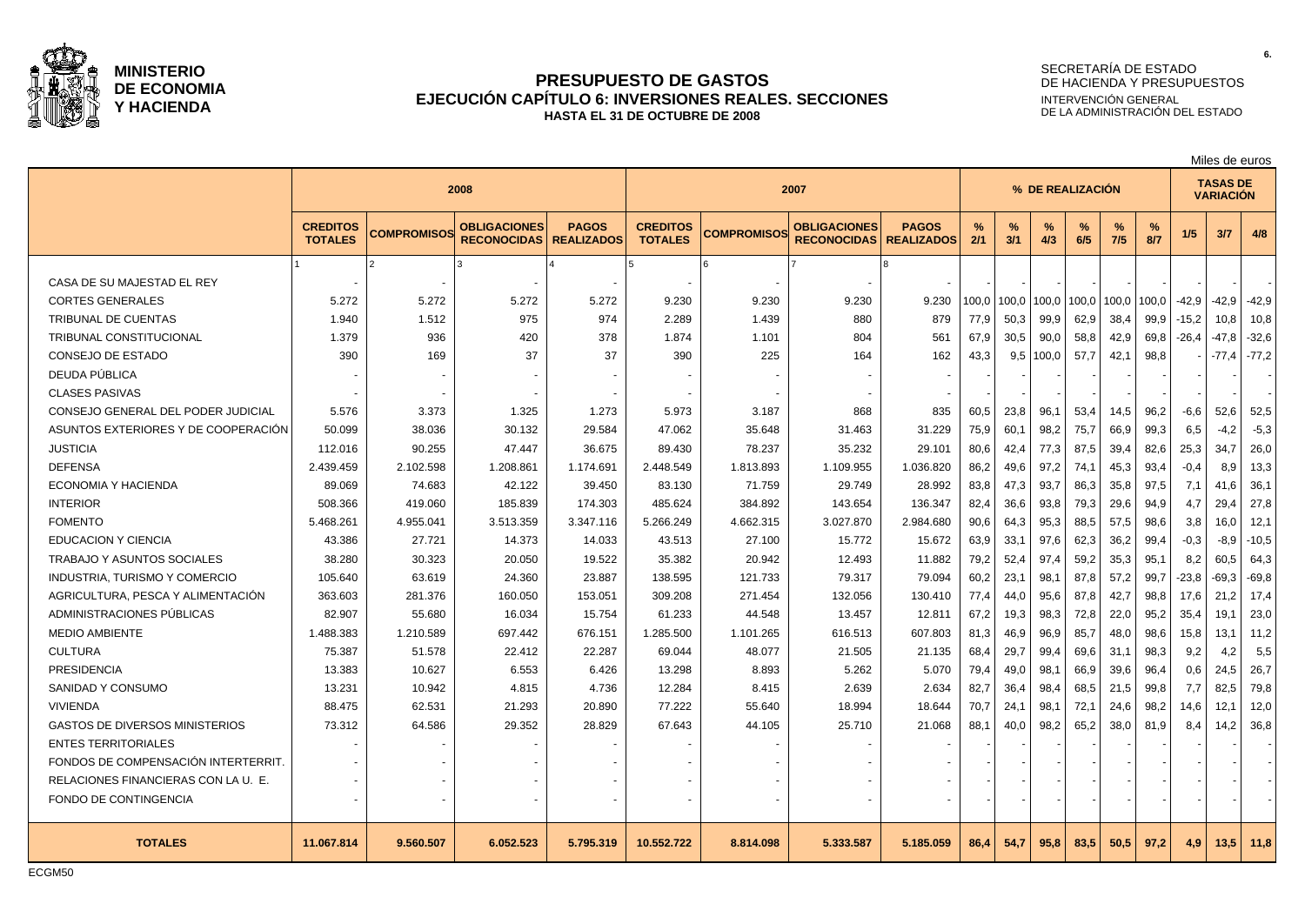

#### **PRESUPUESTO DE GASTOS GASTOS DE CARÁCTER PLURIANUAL. SECCIONES HASTA EL 31 DE OCTUBRE DE 2008**

# SECRETARÍA DE ESTADO DE HACIENDA Y PRESUPUESTOS INTERVENCIÓN GENERAL DE LA ADMINISTRACIÓN DEL ESTADO

|                                       |                    |                       | Miles de euros     |
|---------------------------------------|--------------------|-----------------------|--------------------|
|                                       | <b>RETENCIONES</b> | <b>AUTORIZACIONES</b> | <b>COMPROMISOS</b> |
|                                       |                    |                       |                    |
| CASA DE SU MAJESTAD EL REY            |                    |                       |                    |
| <b>CORTES GENERALES</b>               |                    |                       |                    |
| <b>TRIBUNAL DE CUENTAS</b>            | 269                | 269                   | 269                |
| <b>TRIBUNAL CONSTITUCIONAL</b>        |                    |                       |                    |
| <b>CONSEJO DE ESTADO</b>              | 1.071              | 233                   | 233                |
| DEUDA PÚBLICA                         | 401.444.287        | 401.444.287           | 401.444.287        |
| <b>CLASES PASIVAS</b>                 |                    |                       |                    |
| CONSEJO GENERAL DEL PODER JUDICIAL    | 14.317             | 5.088                 | 5.088              |
| ASUNTOS EXTERIORES Y DE COOPERACIÓN   | 94.372             | 54.975                | 54.975             |
| <b>JUSTICIA</b>                       | 218.322            | 125.391               | 125.391            |
| <b>DEFENSA</b>                        | 25.884.709         | 25.374.665            | 25.362.374         |
| ECONOMÍA Y HACIENDA                   | 570.930            | 280.212               | 271.197            |
| <b>INTERIOR</b>                       | 1.313.483          | 999.863               | 693.824            |
| <b>FOMENTO</b>                        | 28.325.962         | 24.774.625            | 24.774.625         |
| EDUCACIÓN Y CIENCIA                   | 1.996.722          | 831.082               | 831.051            |
| <b>TRABAJO Y ASUNTOS SOCIALES</b>     | 78.281             | 71.119                | 56.553             |
| <b>INDUSTRIA, TURISMO Y COMERCIO</b>  | 6.398.057          | 6.281.056             | 5.775.591          |
| AGRICULTURA, PESCA Y ALIMENTACIÓN     | 276.444            | 189.263               | 184.380            |
| ADMINISTRACIONES PÚBLICAS             | 156.416            | 76.475                | 74.727             |
| <b>MEDIO AMBIENTE</b>                 | 3.017.631          | 1.781.549             | 1.645.069          |
| <b>CULTURA</b>                        | 35.612             | 31.326                | 26.780             |
| <b>PRESIDENCIA</b>                    | 13.325             | 7.705                 | 7.702              |
| SANIDAD Y CONSUMO                     | 225.366            | 221.753               | 156.739            |
| <b>VIVIENDA</b>                       | 7.246.803          | 2.660.560             | 57.089             |
| <b>GASTOS DE DIVERSOS MINISTERIOS</b> | 110.071            | 102.728               | 102.524            |
| <b>ENTES TERRITORIALES</b>            | 404.287            | 404.287               | 404.287            |
| FONDO DE COMPENSACIÓN INTERTERRIT.    |                    |                       |                    |
| RELACIONES FINANCIERAS CON LA U. E.   |                    |                       |                    |
| FONDO DE CONTINGENCIA                 |                    |                       |                    |
|                                       | 477.826.737        | 465.718.511           | 462.054.755        |
|                                       |                    |                       |                    |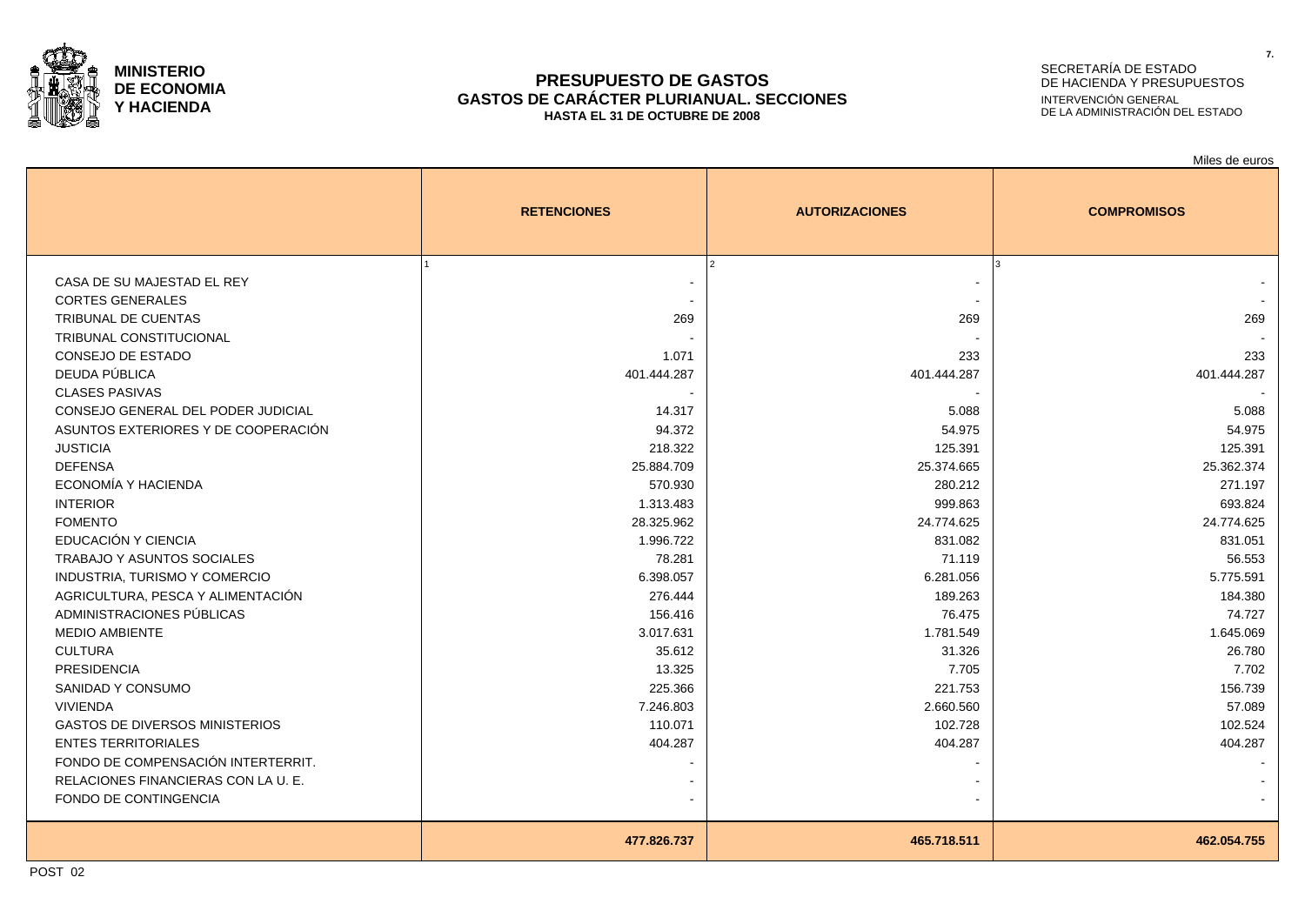

### **PRESUPUESTO DE GASTOS GASTOS DE CARÁCTER PLURIANUAL. CAPÍTULOS HASTA EL 31 DE OCTUBRE DE 2008**

# SECRETARÍA DE ESTADO DE HACIENDA Y PRESUPUESTOS INTERVENCIÓN GENERAL DE LA ADMINISTRACIÓN DEL ESTADO

Miles de euros

|                                                        | <b>RETENCIONES</b> | <b>AUTORIZACIONES</b>   | <b>COMPROMISOS</b> |
|--------------------------------------------------------|--------------------|-------------------------|--------------------|
| 1. GASTOS DE PERSONAL                                  | 25.925             | $\mathcal{P}$<br>17.421 | lз<br>15.680       |
| 2. GASTOS CORRIENTES EN BIENES Y SERVICIOS             | 2.544.972          | 1.995.128               | 1.744.431          |
| 3. GASTOS FINANCIEROS                                  | 116.613.074        | 116.612.666             | 116.612.666        |
| 4. TRANSFERENCIAS CORRIENTES                           | 2.252.268          | 2.134.756               | 2.125.512          |
| <b>TOTAL OPERACIONES CORRIENTES</b>                    | 121.436.239        | 120.759.971             | 120.498.289        |
| 5. FONDO DE CONTINGENCIA Y OTROS IMPREVISTOS           |                    |                         |                    |
| <b>TOTAL FONDO DE CONTINGENCIA Y OTROS IMPREVISTOS</b> |                    | $\blacksquare$          |                    |
| <b>6. INVERSIONES REALES</b>                           | 45.865.327         | 40.923.648              | 40.686.138         |
| 7. TRANSFERNCIAS DE CAPITAL                            | 14.170.547         | 8.145.644               | 5.373.720          |
| TOTAL OPERACIONES DE CAPITAL                           | 60.035.874         | 49.069.292              | 46.059.858         |
| <b>TOTAL OPERACIONES NO FINANCIERAS</b>                | 181.472.113        | 169.829.263             | 166.558.147        |
| 8. ACTIVOS FINANCIEROS                                 | 11.475.257         | 11.009.881              | 10.617.241         |
| 9. PASIVOS FINANCIEROS                                 | 284.879.367        | 284.879.367             | 284.879.367        |
| <b>TOTAL OPERACIONES FINANCIERAS</b>                   | 296.354.624        | 295.889.248             | 295.496.608        |
|                                                        |                    |                         |                    |
|                                                        | 477.826.737        | 465.718.511             | 462.054.755        |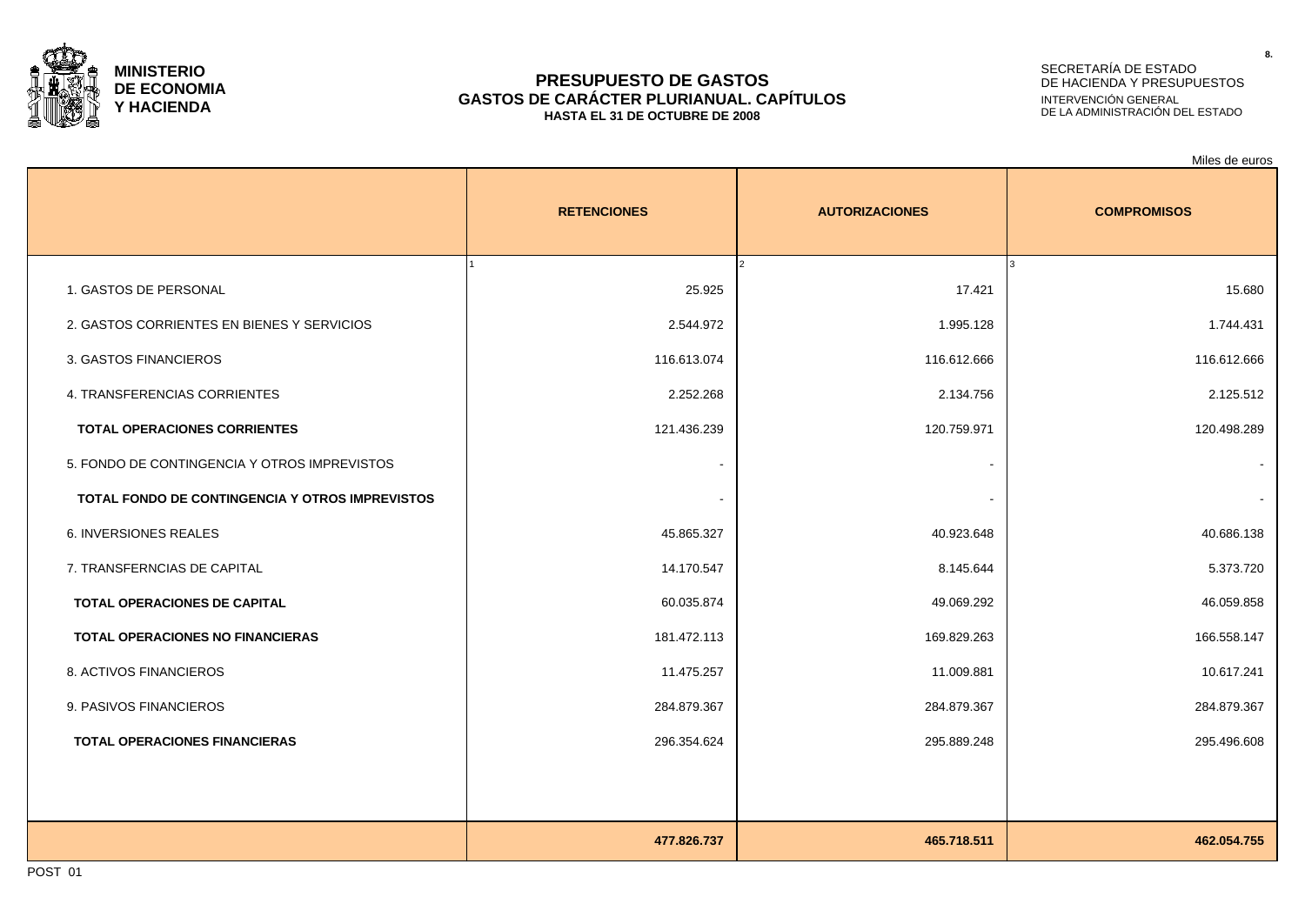

### **PRESUPUESTO DE GASTOS GASTOS DE CARÁCTER PLURIANUAL. EJERCICIO PRESUPUESTARIO HASTA EL 31 DE OCTUBRE DE 2008**

# SECRETARÍA DE ESTADO DE HACIENDA Y PRESUPUESTOS INTERVENCIÓN GENERAL DE LA ADMINISTRACIÓN DEL ESTADO

Miles de euros

| <b>EJERCICIO PRESUPUESTARIO</b> | <b>RETENCIONES</b> | <b>AUTORIZACIONES</b> | <b>COMPROMISOS</b> |  |  |
|---------------------------------|--------------------|-----------------------|--------------------|--|--|
|                                 |                    | l2                    |                    |  |  |
| 2009                            | 66.136.804         | 62.602.420            | 61.690.055         |  |  |
| 2010                            | 56.238.499         | 53.407.922            | 52.777.503         |  |  |
| 2011                            | 58.514.283         | 56.206.994            | 55.816.674         |  |  |
| 2012                            | 39.214.870         | 38.049.515            | 37.737.406         |  |  |
| 2013                            | 38.826.210         | 38.520.288            | 38.238.341         |  |  |
| 2014                            | 26.397.676         | 26.097.883            | 25.847.560         |  |  |
| 2015                            | 23.314.027         | 23.056.140            | 22.839.115         |  |  |
| 2016                            | 19.033.107         | 18.781.983            | 18.627.358         |  |  |
| 2017                            | 34.377.017         | 34.170.950            | 34.063.225         |  |  |
| 2018                            | 15.820.035         | 15.637.216            | 15.565.608         |  |  |
| 2019                            | 4.663.224          | 4.508.793             | 4.458.593          |  |  |
| 2020                            | 4.673.555          | 4.547.424             | 4.504.424          |  |  |
| 2021                            | 4.773.133          | 4.678.433             | 4.635.533          |  |  |
| 2022                            | 4.800.858          | 4.735.425             | 4.692.525          |  |  |
| 2023                            | 4.656.428          | 4.606.480             | 4.564.580          |  |  |
| 2024                            | 7.891.777          | 7.848.573             | 7.807.573          |  |  |
| 2025                            | 3.513.584          | 3.472.114             | 3.433.214          |  |  |
| 2026                            | 2.602.816          | 2.561.633             | 2.544.333          |  |  |
| 2027                            | 2.432.570          | 2.393.146             | 2.382.926          |  |  |
| 2028                            | 2.426.571          | 2.388.941             | 2.381.971          |  |  |
| 2029                            | 16.398.424         | 16.366.072            | 16.366.072         |  |  |
| 2030                            | 1.574.016          | 1.547.384             | 1.547.384          |  |  |
| 2031                            | 1.562.326          | 1.547.855             | 1.547.855          |  |  |
| 2032                            | 13.148.462         | 13.148.462            | 13.148.462         |  |  |
| 2033                            | 881.770            | 881.770               | 881.770            |  |  |
| 2034                            | 877.060            | 877.060               | 877.060            |  |  |
| 2035                            | 877.981            | 877.981               | 877.981            |  |  |
| 2036                            | 875.505            | 875.505               | 875.505            |  |  |
| 2037                            | 13.543.509         | 13.543.509            | 13.543.509         |  |  |
| 2038                            | 342.765            | 342.765               | 342.765            |  |  |
| 2039                            | 344.178            | 344.178               | 344.178            |  |  |
| 2040                            | 6.625.642          | 6.625.642             | 6.625.642          |  |  |
| 2041                            | 39.458             | 39.458                | 39.458             |  |  |
| 2042                            | 41.050             | 41.050                | 41.050             |  |  |
| 2043                            | 42.706             | 42.706                | 42.706             |  |  |
| 2044                            | 44.429             | 44.429                | 44.429             |  |  |